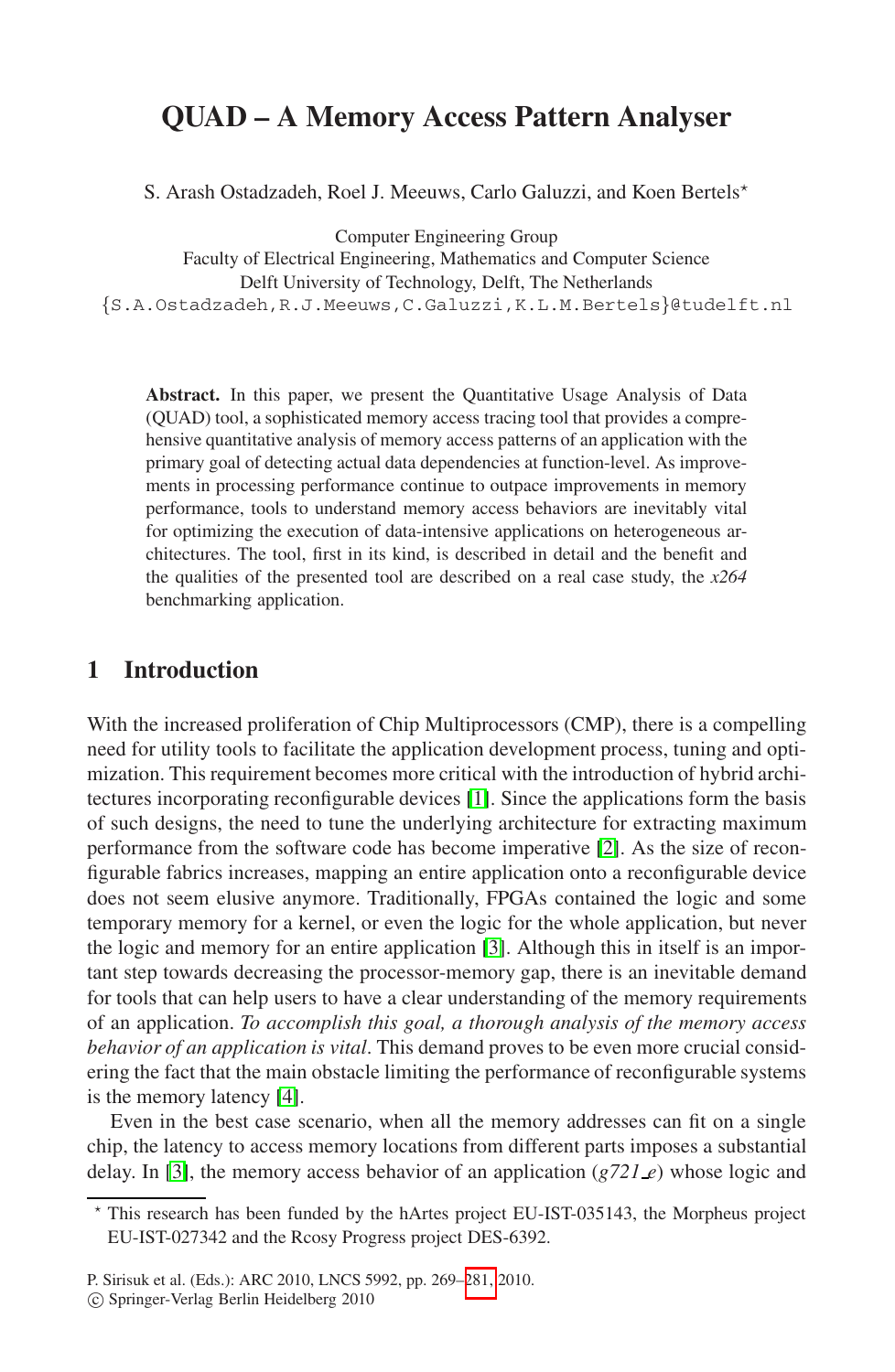memory was entirely mapped onto a reconfigurable device, is discussed. The idea of mobile memory is also investigated to dynamically move the memory closer to the location where it is accessed. It justifies the motivation to lessen the distance between the accessors and the memory locations.

Inspecting the behavior of an application in general, and the actual pattern of memory accesses in particular, is an essential aspect of carrying out effective optimizations for the application development of reconfigurable systems. As a result, many research initiatives are emerging that target support tools for application behavior analysis from different perspectives.

The main contributions of this paper are the following:

- **–** the description of an efficient tool, QUAD, to provide information that can be used in addressing memory-related bottlenecks in reconfigurable computing systems
- **–** the detection of actual data dependency between functions compared to conventional data dependency discovered by similar memory access analysers
- **–** the validation of the proposed tool in a real case study

The rest of the paper is organized as follows. Section 2 gives an overview of the related research. In Section 3, we present an overview of the Delft Workbench (DWB) and the profiling framework which includes QUAD as a dynamic memory access profiler. Section 4 introduces QUAD and describes some of the design and implementation issues. In Section 5, a real application case study is examined. Finally, Section 6 provides concluding remarks and an outline of the future research.

## **2 Related Research and Problem Definition**

Profilers are tools that allow users to analyze the run-time behavior of an application in order to identify the types of performance optimizations that can be applied to the application and/or the target architecture. Generally, profiling refers to a technique for measuring where programs consume resources, including CPU time and memory. General profiling tools such as *gprof* [\[5\]](#page-11-4), can provide function-level execution statistics for the identification of application hot-spots. *However, they do not distinguish between computation time and memory access time*. As a result, they can not be employed to locate potential system bottlenecks regarding memory-related problems.

In [\[6,](#page-11-5)[7\]](#page-11-6), the authors provide target independent software performance estimations. However, they lack a thorough memory access analysis, which is vital in tuning performance optimizations in hybrid reconfigurable architectures. [\[8\]](#page-11-7) describes an approach for evaluating the performance and memory access patterns of multimedia applications through profiling. The tool is only utilized for algorithmic complexity evaluation and its accuracy in performance estimation is not investigated. The way an algorithm interacts with memory has a large impact on performance. More precisely, the memory reference behavior of an application, at the most basic level, depends on the intrinsic nature of the application. However, the developer still has considerable flexibility in manipulating the algorithm, data structures and program structure to change the memory reference patterns [\[9\]](#page-11-8).

Most existing memory access analysis tools only focus on detecting memory bottlenecks, or faults/bugs/leaks and provide no detailed information regarding the inherent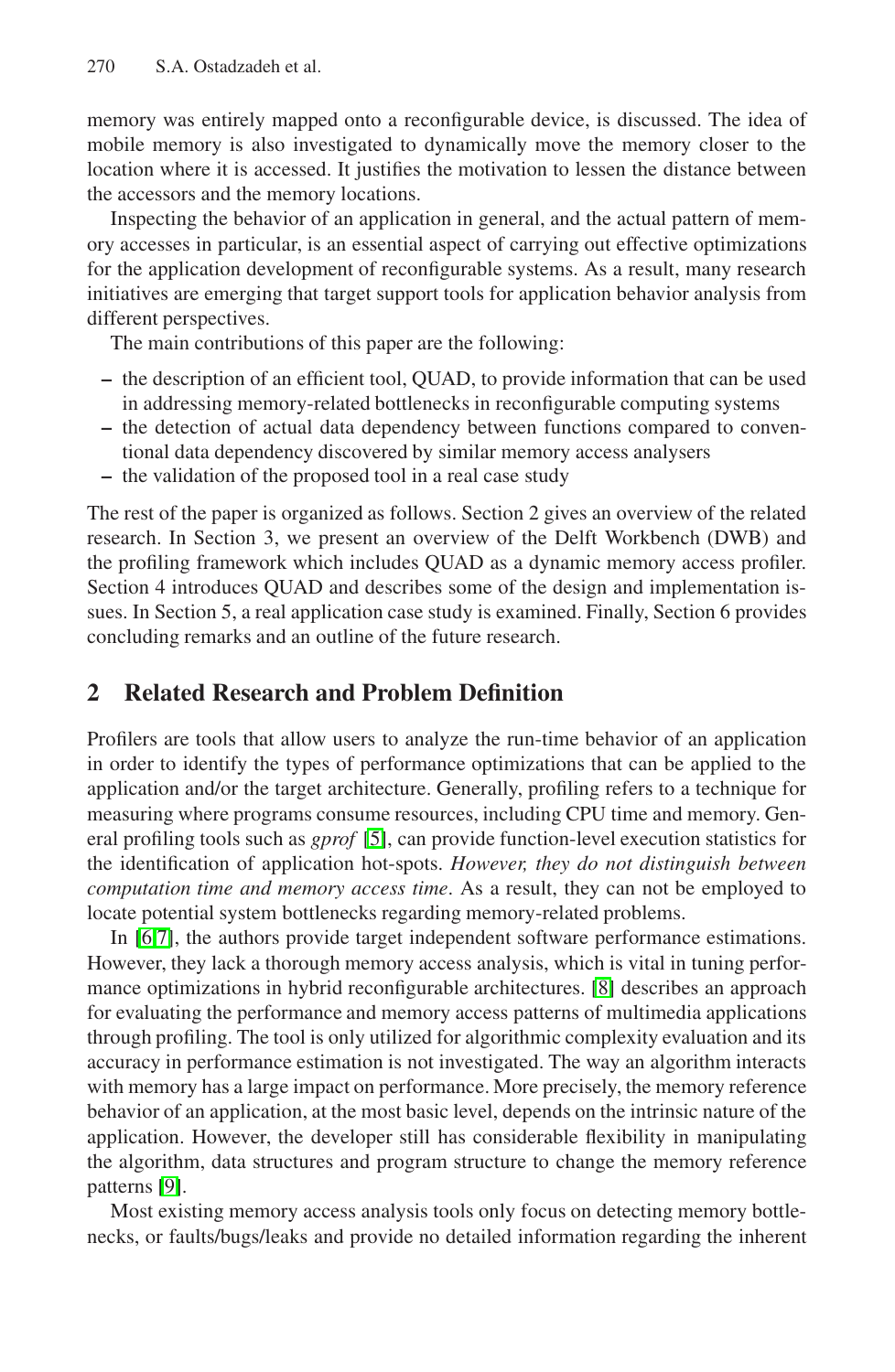data dependencies in a program's memory reference behavior [\[10,](#page-11-9)[11\]](#page-11-10). One of the early simple tools developed for understanding memory access patterns of Fortran programs is presented in [\[12\]](#page-12-1). The tool instruments a program and produces a flat trace file of all memory accesses which can be visualized later. Similarly, a tool set is presented in [\[13\]](#page-12-2) to reveal the pattern of memory references. It generates a set of histograms for each memory access in a program regarding the strides of references.

In [\[14\]](#page-12-3), the authors present a quantitative approach to analyze parallelization opportunities in programs with irregular memory access patterns. Applications are classified into three categories with low, medium and high dependence densities. Similar to our work, Embla [\[15\]](#page-12-4) allows the user to discover the data dependencies in a sequential program, thereby exposing opportunities for parallelization. Embla performs a dynamic analysis and records dependencies as they arise during program execution. *However, in this work, we intend to discover the actual data dependency, which is different from the conventional data dependency referred to in Embla and other similar tools.* By definition, **data dependency** is a situation in which a program segment (instruction, block, function, etc.) refers to the data of a preceding segment. Actual data dependency arises when a function consumes data that is produced by another function earlier. In other words, the common argument passing by the caller function to the callee regarding data distribution does not necessarily imply that the data will be used later in the called function. *Furthermore, in our approach the usual restriction of data dependency detection based on hierarchies of function calls (commonly depicted with call graphs) is relaxed as we merely trace the journey of bytes through memory addresses and do not rely on the control dependencies of tasks to detect potential data dependencies.*

In this paper, we present QUAD (Quantitative Usage Analysis of Data), a memory access tracing tool that provides a comprehensive quantitative analysis of the memory access patterns of an application with the primary goal of detecting actual data dependencies at function-level. To the best of our knowledge, this is the first tool that addresses the actual data dependency detection and abstracts away from the properties of data dependency detection of an application on a particular architecture. In addition, previous research into data dependency detection has mainly focused on the discovery of parallelization opportunities. However, we do not necessarily target parallel application development. Even though QUAD can be employed to spot coarse-grained parallelism opportunities in an application, it practically provides a more general-purpose framework that can be utilized in various reconfigurable systems' optimizations by estimating effective memory access related parameters, e.g. the amount of unique memory addresses used in data communication between two cooperating functions. QUAD can also be used to estimate how many memory references are executed locally compared to the amount of references that have to go to the main memory.

Accessing memory locations sequentially, or within predefined strides, can be considered very efficient on cache-based computing systems. This information can be useful in the presence of memory hierarchies on a system and can be a source of performance improvement. Frequently, it is possible for the programmer to restructure the data or code to achieve better memory reference behavior. Inefficient use of memory remains a significant challenge for application developers. QUAD can also be utilized to diagnose memory inefficiencies by reporting useful statistics, such as boundaries of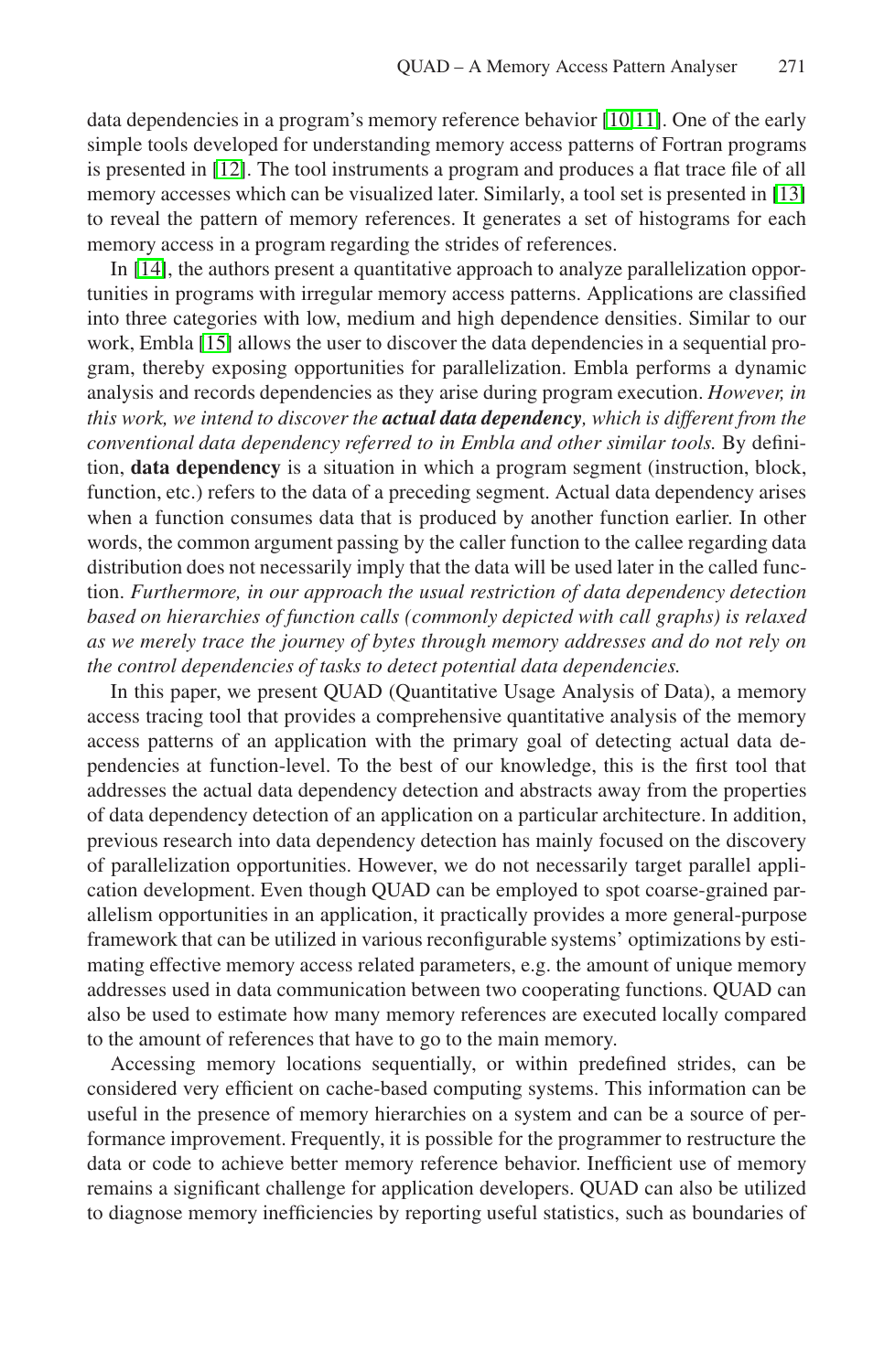memory references within functions, detection of unused data in memory, etc. QUAD can be easily ported to different architectures as long as there exists a primitive tool set that can provide the basic memory read/write instrumentation capabilities, like BIT [\[16\]](#page-12-5) for instrumenting java byte codes.

The main features of the tool proposed in this paper, are listed in the following.

- **–** QUAD detects the actual data dependency at function-level in an application, which involves a higher degree of accuracy compared to the conventional data dependency detected by other similar tools.
- **–** QUAD does not require any modification of the binaries and it has no compiler dependence other than debug information. It also abstracts away from the properties of a particular architecture.

# **3 Profiling Framework in DWB**

This work has been carried out in the context of the Delft WorkBench (DWB) [\[17\]](#page-12-6) and the hArtes [\[18\]](#page-12-7) projects. The DWB is a semi-automatic tool platform for integrated hardware/software co-design targeting heterogeneous computing system containing reconfigurable components. It aims to be a comprehensive platform supporting development at all levels starting from profiling and partitioning to synthesis and compilation. Conversely, the closely related hArtes project targets the same heterogeneous systems. However, it also takes into account digital signal processing hardware and provides its own heterogeneous platform.

The Delft Workbench focuses on four main steps within the entire heterogeneous system design.

- **–** *Code Profiling and Cost Modeling* focuses on identifying application hot-spots and on estimating implementation costs for different components [\[19\]](#page-12-8).
- **–** *Graph Transformations* aim to use the profiling information and estimates for clustering tasks, partitioning tasks over components, optimizing tasks, or restructuring the task graph [\[20,](#page-12-9)[21,](#page-12-10)[22\]](#page-12-11).
- **–** *VHDL Generation* When tasks need to be implemented on Reconfigurable components, this tool allows to automatically translate the high level language descriptions into VHDL [\[23\]](#page-12-12).
- **–** *Retargetable Compiler* schedules and combines all the implemented parts of the application and it generates the executable binary [\[24\]](#page-12-13).

The work in this paper mainly revolves around code profiling. Figure [1](#page-4-0) depicts in detail the profiling framework envisioned by the DWB platform. We distinguish between static and dynamic profiling paths. Static profiling can provide estimates in a small amount of time, whereas dynamic profiling provides accurate measurements of several aspects like execution time and memory access behavior. The dynamic profiling path focuses on run-time behavior of an application and, therefore, is not as fast as the static profiling. Furthermore, the dynamic profiling requires representative input data in order to provide relevant measurements. *gprof* is used to identify hot-spots and frequently executed functions, while QUAD is concerned with tracing and revealing the pattern of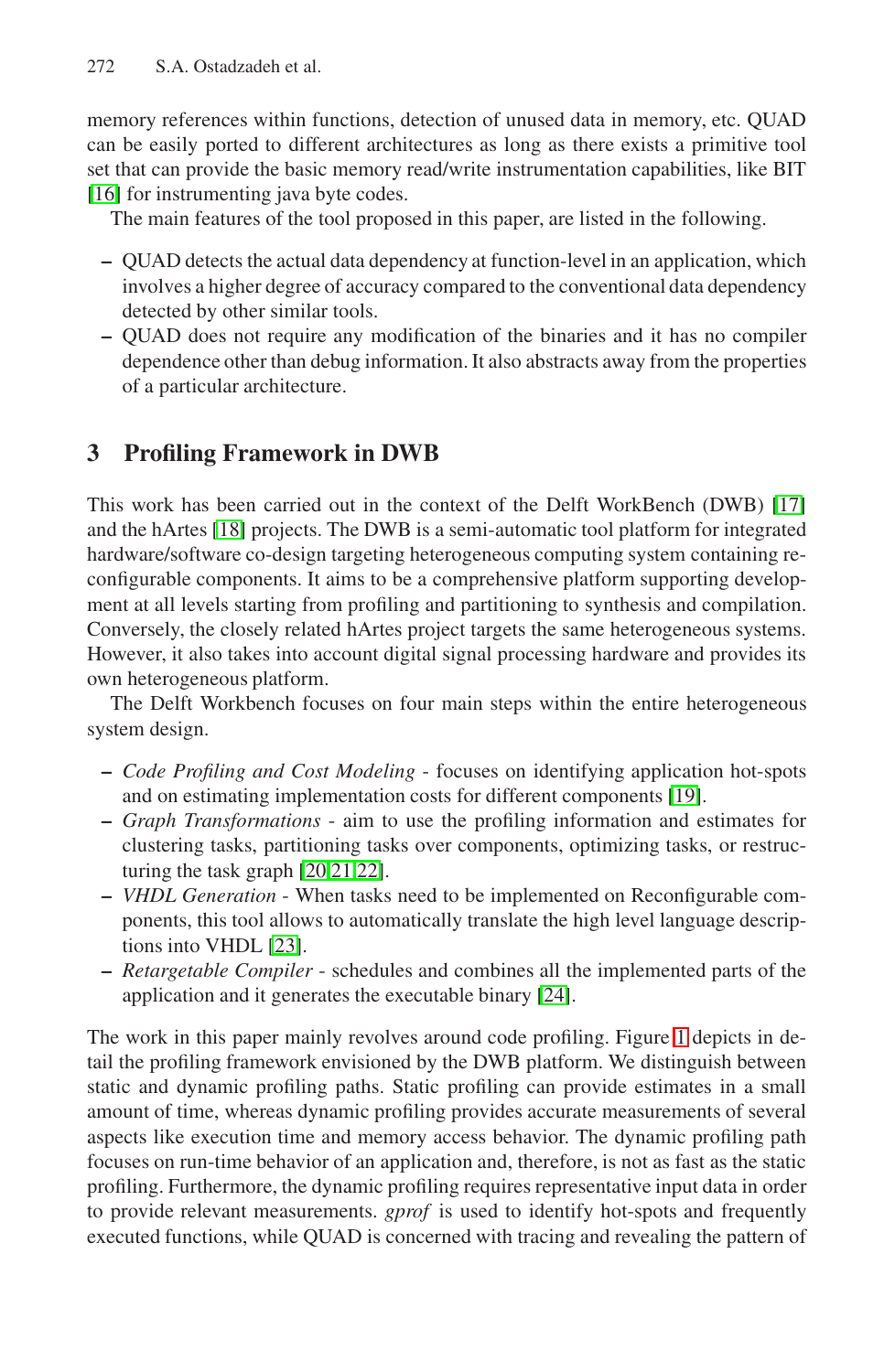

<span id="page-4-0"></span>**Fig. 1.** Profiling Framework within DWB

memory references with the primary aim to detect actual data dependencies between functions. In this paper, we only focus on the representation and implementation details necessary for the description of QUAD.

### **4 QUAD Design and Implementation**

#### **4.1 Pin**

QUAD is a Dynamic Binary Analysis (DBA) tool which analyzes an application at the machine code level as it runs. DBA tools can be built from scratch or be implemented using a Dynamic Binary Instrumentation (DBI) framework. Instrumentation is a technique for inserting extra code into an application to observe its behavior. This process can be performed at various stages either in the source code, or at compile-time, or at post-link time, or at run-time. QUAD is implemented as a tool using the Pin [\[25\]](#page-12-14) runtime binary instrumentation system. By using Pin, we have the benefit of working transparently with unmodified Linux, Windows and MacOS binaries on Intel ARM, IA32, 64-bit x86, and Itanium architectures. Thanks to the instrumentation transparency, Pin preserves the original application behavior. The application uses the same addresses (both instruction and data) and the same values (both register and memory) as it would in an uninstrumented execution. This transparency, vital for correctness, results in more relevant information collected by the instrumentation. Dynamic instrumentation is particularly beneficial for this type of tools. It captures the execution of arbitrary shared libraries in addition to the main program and it has no dependence on the instrumented application's compiler. Requiring only a binary and being compiler-independent does not imply that the source code is not needed for program revisions. Instead, it provides flexibility for the tool to be language-independent and it can be used with any compiler toolchain that produces a common binary format. Furthermore, it does not require the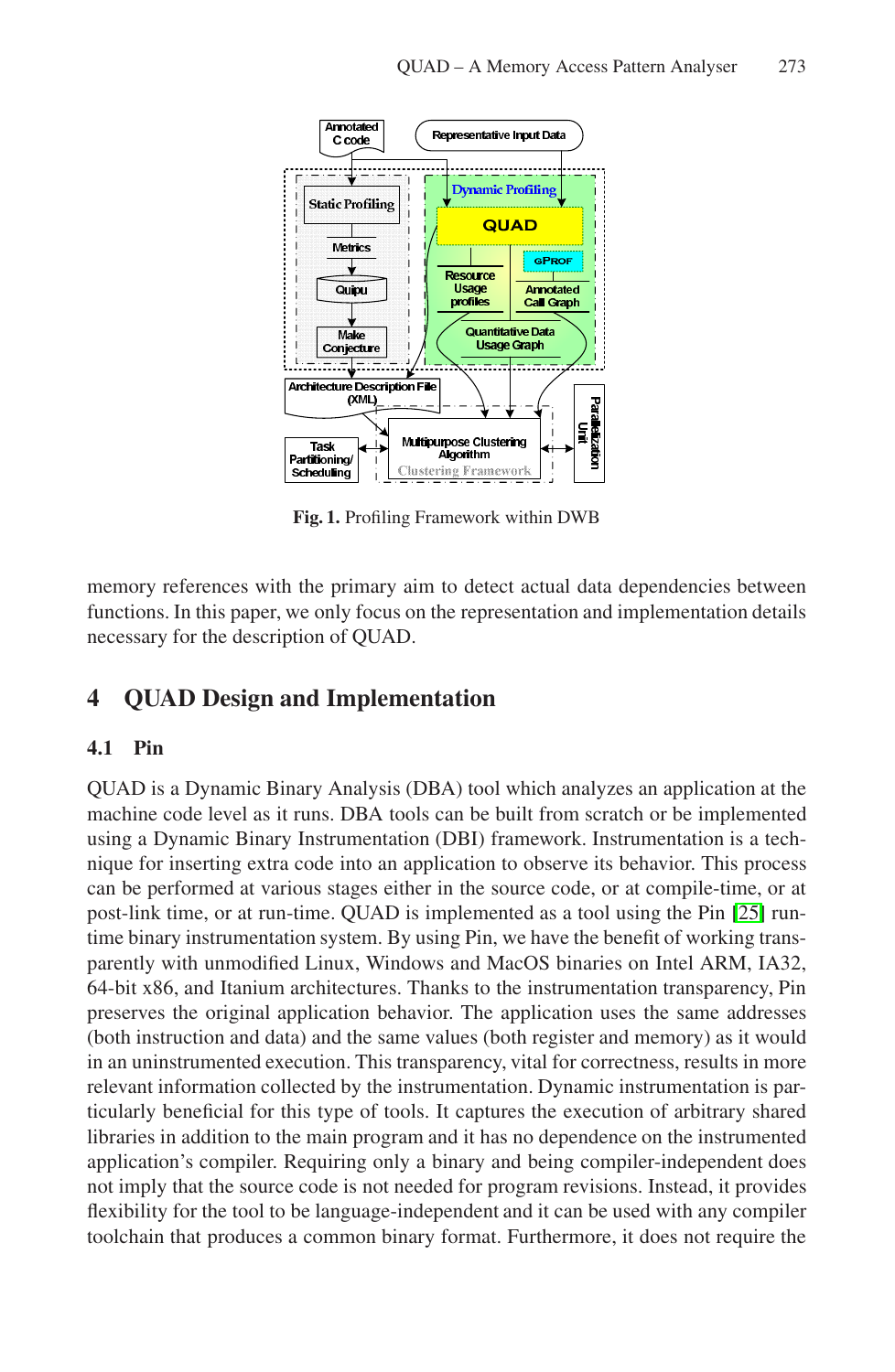user to modify the build environment to recompile the application with special profiling flags.

Since QUAD relies on dynamic instrumentation and it is compiler-independent, detecting the producers/consumers of the data being stored/loaded via memory addresses must be done in the absence of any kind of control/data flow or call graphs. As a consequence, the detection is based only on the dynamic execution of the program. In order to provide some degree of flexibility, QUAD also implements and maintains its own call graph during the execution of a program.

## **4.2 QUAD Overview**

QUAD has been designed as a base system to provide useful quantitative information about the data dependence between any pair of cooperating functions in an application. Data dependence is estimated in the sense of producer/consumer binding. More precisely, QUAD reports which function is consuming the data produced by another function. The exact amount of data transfer and the number of Unique Memory Addresses (UMA) used in the transfer process are calculated. Based on the efficient Memory Access Tracing (MAT) module implemented in QUAD, which tracks every single access (read/write) to a memory location, a variety of statistics related to the memory access behavior of an application can be measured, e.g. the ratio of local to global memory accesses in a particular function call.

Figure [2](#page-5-0) illustrates the architectural overview of QUAD along with the components in Pin. At the highest level, there is a Virtual Machine (VM), a code cache, and an instrumentation API. The main component inside QUAD is the MAT module, which is responsible for building and maintaining dynamic trie [\[26\]](#page-12-15) data structures to provide relevant memory access information as fast as possible. The trie data structure acts as a shadow memory for each byte accessed within the address space of an application.



<span id="page-5-0"></span>**Fig. 2.** Architectural overview of QUAD

The VM consists of a Just-In-Time (JIT) compiler, an emulator, and a dispatcher. After Pin gains control of the application, the VM coordinates its components to execute the application. The JIT compiles and instruments the application code, which is then launched by the dispatcher. The compiled code is stored in the code cache. Entering (leaving) the VM from (to) the code cache involves saving and restoring the application register state. The emulator interprets instructions that cannot be executed directly. It is used for system calls which require special handling from the VM. Since Pin does not reside in the kernel of the operating system, it can only capture user-level code. As Figure [2](#page-5-0) shows, three binary programs are present when an instrumented program is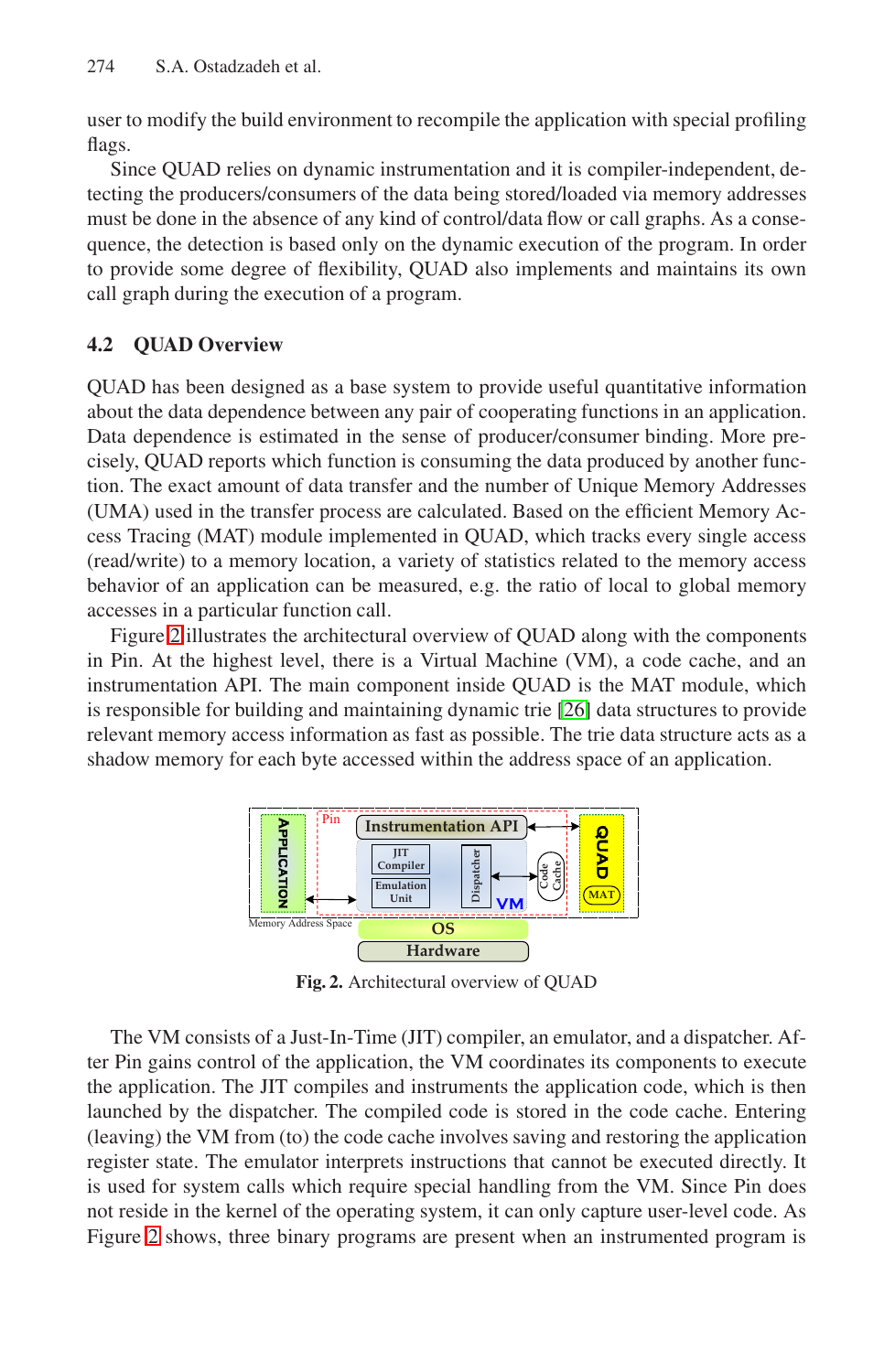running: the application, Pin, and QUAD. Pin is the engine that instruments the application. QUAD contains the instrumentation and analysis routines and it is linked with a library that allows QUAD to communicate with Pin.

#### **4.3 QUAD Implementation**

The interfaces to most run-time binary instrumentation systems are API calls that allow developers to hook in their instrumentation routines. In Pin, the API call to *INS AddInstrumentationFunction()* allows a user to instrument programs based on a single instruction while the *RTN AddInstrumentFunction()* provides instrumentation capability at routine granularity. QUAD uses these two API routines to set up calls to the instrumentation routines *Instruction()* and *UpdateCurrentFunctionName()*. These two instrumentation routines, in turn, call the two main analysis routines *RecordMemRef()* and *EnterFunc()* which are responsible for updating tracing information of memory references and maintaining an internal call graph respectively. Figure [3](#page-6-0) illustrates an implementation overview of QUAD. The detailed algorithms associated with each module are not included in this paper for brevity. Nevertheless, in the following we provide some description highlights.

The initialization process in the main module includes Pin system initialization, command line options parsing, internal call graph initialization, and some output XML file preprocessing. The *Instruction()* instrumentation routine sets up the call to *RecordMem-Ref()* routines every time an instruction that references memory is executed. When Pin starts the execution of an application, the JIT calls *Instruction()* to insert new instructions into the code cache. If the instruction references memory (read or write), QUAD inserts a call to *RecordMemRef()* before the instruction, passing the Instruction Pointer (IP), Effective Address (EA) for the memory operation, a flag indicating whether it is a read or write operation, number of bytes read or written, and a flag showing whether or not the instruction is a prefetch. The analysis routine returns immediately upon detection of a prefetch state for an instruction. *INS InsertPredicatedCall()* injects the analysis routine and ensures that the analysis routine is invoked only if the memory instruction is predicated true. There is also a separate *RecordMemRef()* analysis routine for the case that we are interested to trace local memory references within the stack region. In this case, the value of stack pointer is also passed to the analysis routine for further investigation. *Instruction()* also monitors the *ret* instruction to leave a function and upon detection calls a different analysis routine that updates the internal call graph if necessary.



<span id="page-6-0"></span>**Fig. 3.** Implementation overview of QUAD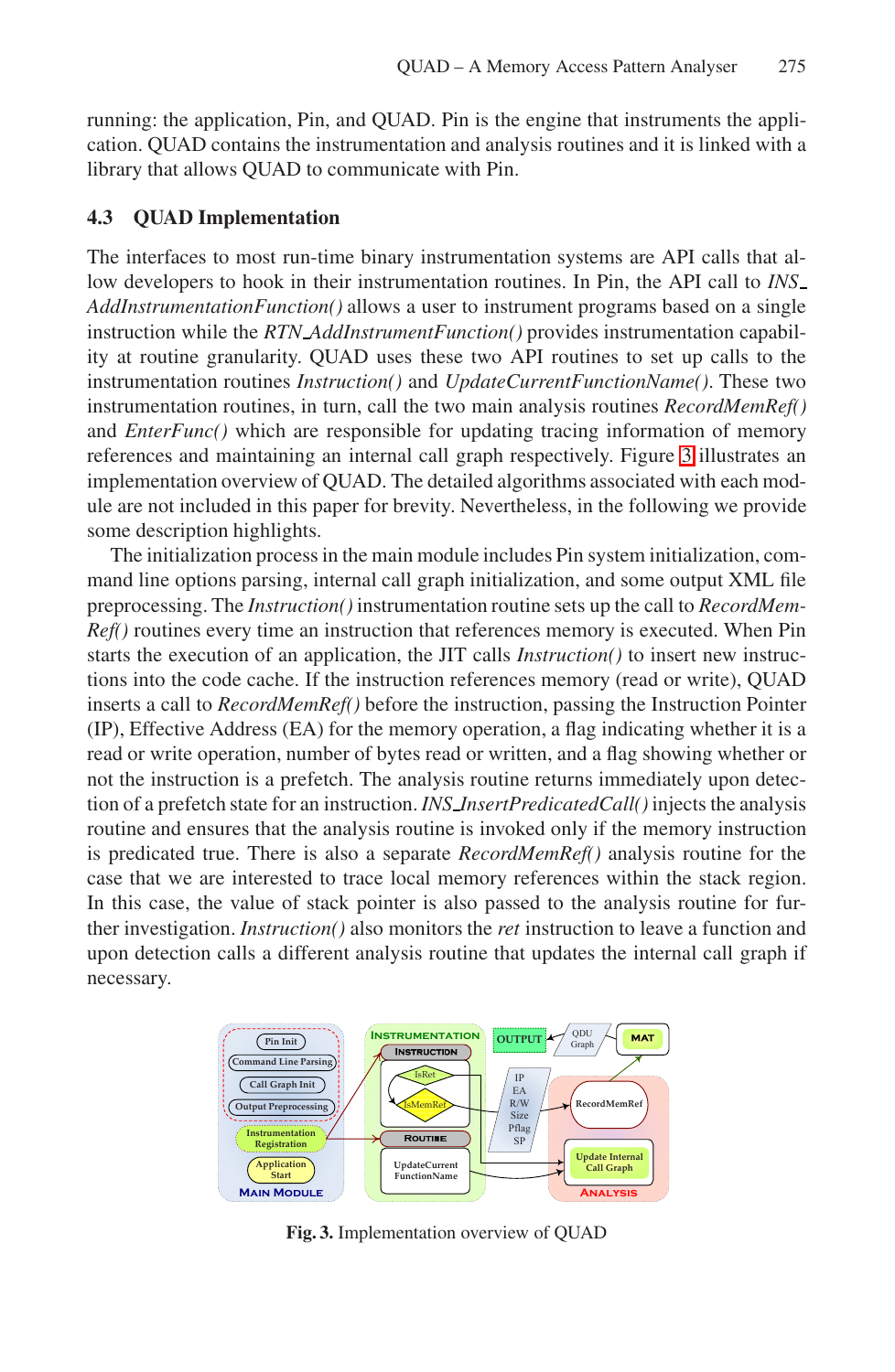The main objective of *RecordMemRef()* is to identify the function responsible for the current memory reference and to pass the required information to the MAT module. The instrumentation at the routine granularity in QUAD is responsible for pushing the name of the currently called function onto an internal call stack. Note that the respective pop operation is later performed upon detection of the *ret* instruction. QUAD needs to maintain its own call graph because a user may not be interested to dive into library routines or routines that are not included in the main binary image file. In these cases, QUAD assumes the most recent caller routine from the main binary as the one responsible for issuing memory references.

#### **4.4 Memory Access Tracing (MAT) Module**

In order to spot and to extract memory reference information during the execution of an application, an efficient memory access tracing module is implemented. The tracing process utilizes *trie* data structures for fast storage and retrieval. MAT defines trie structures with base 16 that is representative of memory addresses in hexadecimal format. Each hexadecimal digit in a 32-bit memory address corresponds to one level in the trie data structure, leaving 8 levels deep in the hierarchy for complete address tracing. The trie data structure is designed to grow dynamically on demand for reducing memory usage overhead as much as possible. This means that if a particular memory address is fed to MAT for the very first time, the levels required to trace that particular address are created in the trie. Hence, no space is allocated for unused memory addresses. The saving is considerable because the complete data structure is expected to be gigantic and may result in memory overflow in some systems.

The memory reference recording process is accomplished in two distinct phases. In the first phase, we trace an 8-level trie for a particular memory address. For each memory reference three different arguments are specified: memory address, function ID, and read/write flag. In case of a write access, the corresponding shadow memory address in the trie is labeled with the caller (producer) function ID. When a read flag is detected, the function ID responsible for the most recent write in the memory address is retrieved and passed along with the consumer function ID to the second phase where a data communication record is created.

The memory reference information gathered by QUAD during the execution of an application are reported in two separate formats. The producer/consumer binding information is saved in a text file using standard portable XML format. This makes it easy for third-party applications to import data for further interpretation and processing. The actual data dependency bindings between functions is also provided in the form of a graph data structure, which is called Quantitative Data Usage (QDU) graph.

## **5 Case Study**

We used *x*264<sup>[\[27\]](#page-12-16)</sup> as a benchmark to test QUAD in a series of experiments. The goal is to have an initial understanding of the application behavior regarding the data communication patterns, memory usage, and memory requirements. *The information provided by QUAD can be used later in HW/SW partitioning and mapping as well as to hint application developers how to revise and optimize the code for a specific architecture.*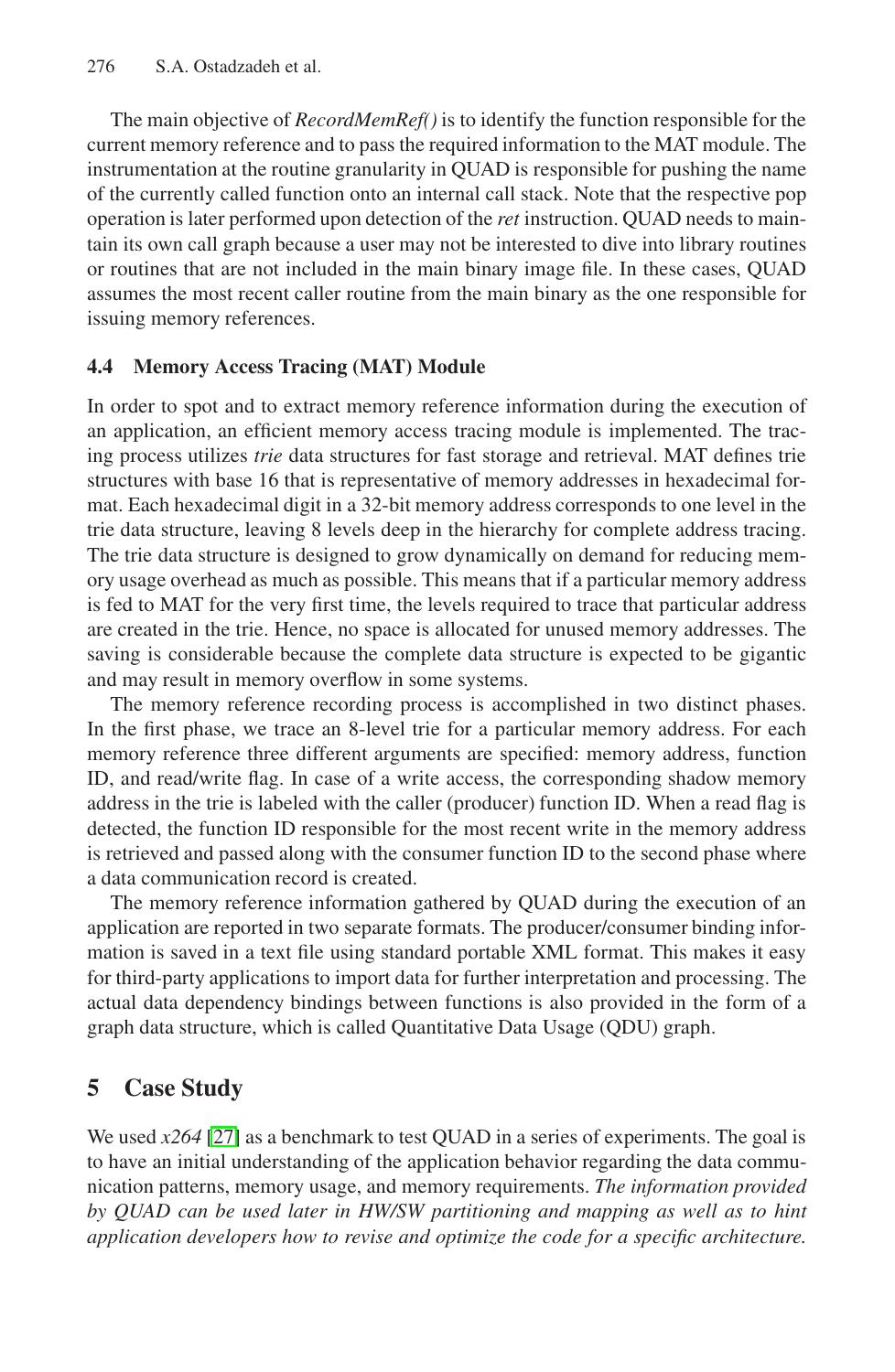*x264* is a free library for encoding H.264/AVC video streams. The version used in this work is a modified *x264 r654* encoder tailored to the MOLEN [\[28\]](#page-12-17) paradigm taking into account the restrictions in terms of coding rules accepted by the DWARV hardware compiler [\[23\]](#page-12-12).

### **5.1 Experimental Setup**

All the experiments were executed on an Intel 64-bit Core 2 Quad CPU Q9550 @ 2.83GHz with the main memory of 8GB, running Linux kernel v2.6.18-164.6.1.el5. The *x264* source code was compiled with *gcc* v3.4.6 and with the profiling option enabled. We need to use *gprof* as an auxiliary tool to interpret the data and to make some conclusions. The standard command line options used to run the 64-bit compiled version of *x264* was the following:

- 1. *–no-ssim* to disable the computing of structural similarity (SSIM) index;
- 2. *rate control -q1* to indicate almost lossless compression;
- 3. *–no-asm* to disable all stream processing optimizations based on CPU capabilities.

The 64-bit version of QUAD was used with the following command line options:

- 1. *ignore stack access* to ignore all the memory accesses to the stack region. This gives a clear view of the data transferred via non-stack region.
- 2. *use monitor list* to include only some critically potential functions in the report files, due to the high complexity and the size of the *x264* application.

*akiyo qcif* was used as the input data file for encoding. It is a raw YUV 4:2:0 file with the resolution of 176x144 pixels containing 300 frames. The output was in raw byte stream format.

#### **5.2 Experimental Analysis**

*x264* contains over two hundreds functions. The set of functions to be called are determined based on different options selected by the user or by the input/output file specifications. On the basis of the computation-intensive kernels identified in the flat profile provided by *gprof*, we chose a number of functions (or series of functions) for further inspection. The main criterion adopted here was the suitability for the DWARV compilation tool. Table [1](#page-8-0) presents part of the flat profile.

| function name                   |       | % time self seconds calls |            | total ms/call self ms/call |      | $q_i$                |
|---------------------------------|-------|---------------------------|------------|----------------------------|------|----------------------|
| pixel satd wxh                  | 34.51 | 0.49                      | 1361024    |                            |      | e:                   |
| x264 cabac encode decision      | 8.45  | 0.12                      | 10808084 0 |                            |      | b,                   |
| get ref                         | 7.75  | 0.11                      | 1165182    |                            |      | $\mathbf{n}$<br>th   |
| block residual write cabac      | 7.04  | 0.1                       | 400643     |                            |      | $\mathbf{b}$         |
| $x264$ pixel sad $x4$ 16 $x16$  | 5.63  | 0.08                      | 88506      |                            |      | to                   |
| x264 frame filter               | 5.63  | 0.08                      | 2700       | 0.03                       | 0.03 | O <sub>1</sub><br>ti |
| $x264$ pixel sad $x4.8x8$       | 3.52  | 0.05                      | 243588     | 0                          |      | $\overline{m}$       |
| refine subpel                   | 2.82  | 0.04                      | 151014     |                            |      | li                   |
| motion compensation chroma 2.11 |       | 0.03                      | 442213     |                            |      | C.                   |

<span id="page-8-0"></span>

| <b>Table 1.</b> Flat profile for $x264$ |  |  |  |  |
|-----------------------------------------|--|--|--|--|
|-----------------------------------------|--|--|--|--|

*time* is the percentage of the total execution time of the program used by the function; *self seconds* is the number of seconds accounted for by the function alone; *calls* is the number of times a function is invoked; *tal ms/call* is the average number milliseconds spent in the function and its descendants per call; *self ms/call* is the average number of milseconds spent in the function per call.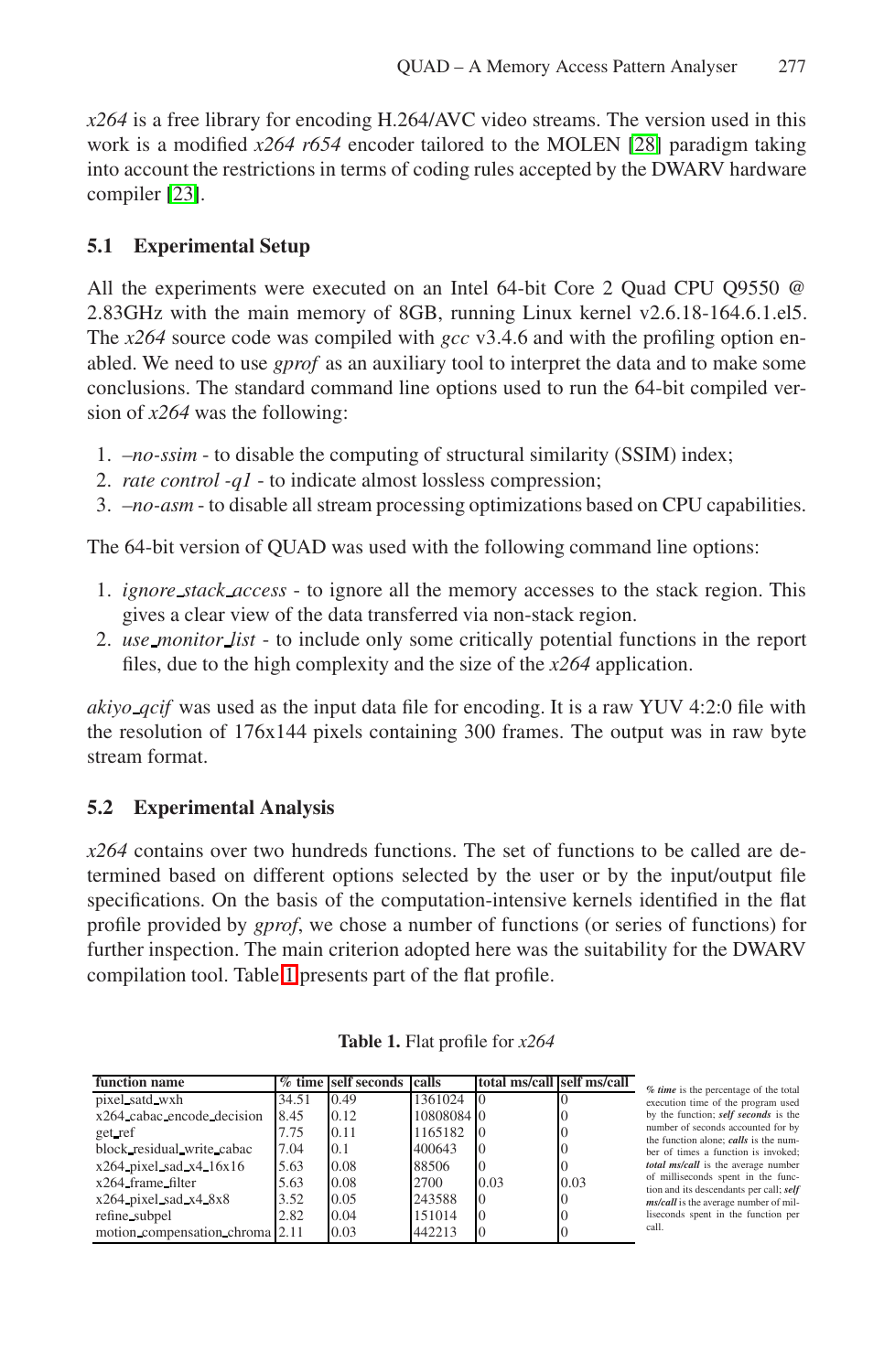| function name             | IN               | IN UMA | <b>OUT</b>    | <b>OUT UMA</b> | function name          |                          |          | <b>IN UMA</b> | OUT          | <b>OUT UMA</b> |
|---------------------------|------------------|--------|---------------|----------------|------------------------|--------------------------|----------|---------------|--------------|----------------|
| pixel satd wxh            | 326310528 137425 |        | 91578266 5126 |                |                        | $x264$ pixel sad $16x16$ | 59965275 | 103924        | 5704610      | 624            |
| $x264$ pixel satd $16x16$ | 40607660         | 1523   | 26133254 1233 |                |                        | x264 pixel sad 16x8      | 9159212  | 55626         | 1736556      | 480            |
| x264 pixel satd 16x8      | 5795852          | 1009   | 2849136       | 722            | $x264$ pixel sad $4x4$ |                          |          |               |              |                |
| x264 pixel satd 4x4       | 34342432         | 2745   | 18099806 2318 |                | $x264$ pixel sad $4x8$ |                          |          |               |              |                |
| $x264$ pixel satd $4x8$   | 3091448          | 1953   | 1610194       | 1644           |                        | $x264$ pixel sad $8x16$  | 8924130  | 53174         | 1709404      | 566            |
| $x264$ pixel satd $8x16$  | 6248933          | 1053   | 3152620       | 650            | $x264$ pixel sad $8x4$ |                          |          |               |              |                |
| x264 pixel satd 8x4       | 3019905          | 1937   | 1568928       | 1594           | $x264$ pixel sad $8x8$ |                          | 53730341 | 89155         | 10838624 664 |                |
| x264 pixel satd 8x8       | 91709500         | 3307   | 46203830      | 3049           |                        |                          |          |               |              |                |

<span id="page-9-0"></span>**Table 2.** Summary of data produced and consumed by **satd**- and **sad**-related kernels

*IN* represents the total number of bytes read by the function; *IN UMA* indicates the total number of unique memory addresses used in reading; *OUT* represents the total number of bytes read by any function in the application from memory locations that the specified function has written to those locations earlier; *OUT UMA* indicates the total number of unique memory addresses used in writing.

As presented in the Table [1,](#page-8-0) **pixel satd wxh** is the main kernel of the application accounting for 35% of the total execution time. It was initially selected as the main candidate kernel for hardware mapping along with **sad**-related functions. Although **x264 cabac encode decision** is the most frequently called function, each call has a smaller contribution compared to **pixel satd wxh**. As a result, the overall contribution of **x264 cabac encode decision** drops considerably. There are several **satd**-related functions defined in the form of Macros corresponding to various block sizes. These macros, when expanded, create different functions calling the main **pixel satd wxh** making it a very critical function on the execution path. Table [2](#page-9-0) summarizes the results of memory access tracing for **satd**- and **sad**-related functions. As expected, **pixel satd wxh** is the top consumer on the list (in total more than 300MB) as all the other **satd**-related functions call this kernel to perform their primary tasks.

It is worth noting that some **sad**-related functions (the ones with 4 rows and/or columns) do not exhibit any data transfers, which is an indication that they are not called. This depends on the input file characteristics and options used. Although the kernels are intensely reading (writing) data from (to) memory, the number of unique memory addresses used in the data transfer is limited (MBs data transfer vs. KBs locations). This indicates the possibility of allocating memory buffers, e.g. on FPGA BRAMs to gain better performance. QUAD can also provide a detailed map of the used memory addresses for the examination of mapping opportunities on a target architecture. The auxiliary functions communicating with kernels are recognized and presented in the QDU graph. These auxiliary functions can be sources of further investigation. For example, one might investigate mapping tightly coupled functions on FPGA and creating a buffer to facilitate the data transfer, or merging auxiliary function(s) with the primary kernel to cut off data transfers between functions. In case of **pixel satd wxh**, **mc copy w16** is tightly coupled with the main kernel and it is responsible for producing approximately 130 MB of data (75k UMA). Further inspection of **mc copy w16** reveals that it belongs to the *motion compensation* library and merely calls the built-in *memcpy* routine of the C language library in a loop in order to create a block of pixels from a flat set of pixels with a predefined stride. It seems feasible to rewrite the routine from scratch and to combine it with the kernel.

**sad**-related routines are also defined in the form of Macros corresponding to various block sizes. Unlike **satd**-related functions, these macros, when expanded, create different functions with separate bodies. In order to evaluate the impact of an identical kernel routine for the **sad**-related functions, we created a new function called **pixel sad wxh** and revised all the **sad**-related functions to call this critical kernel. It is a more likely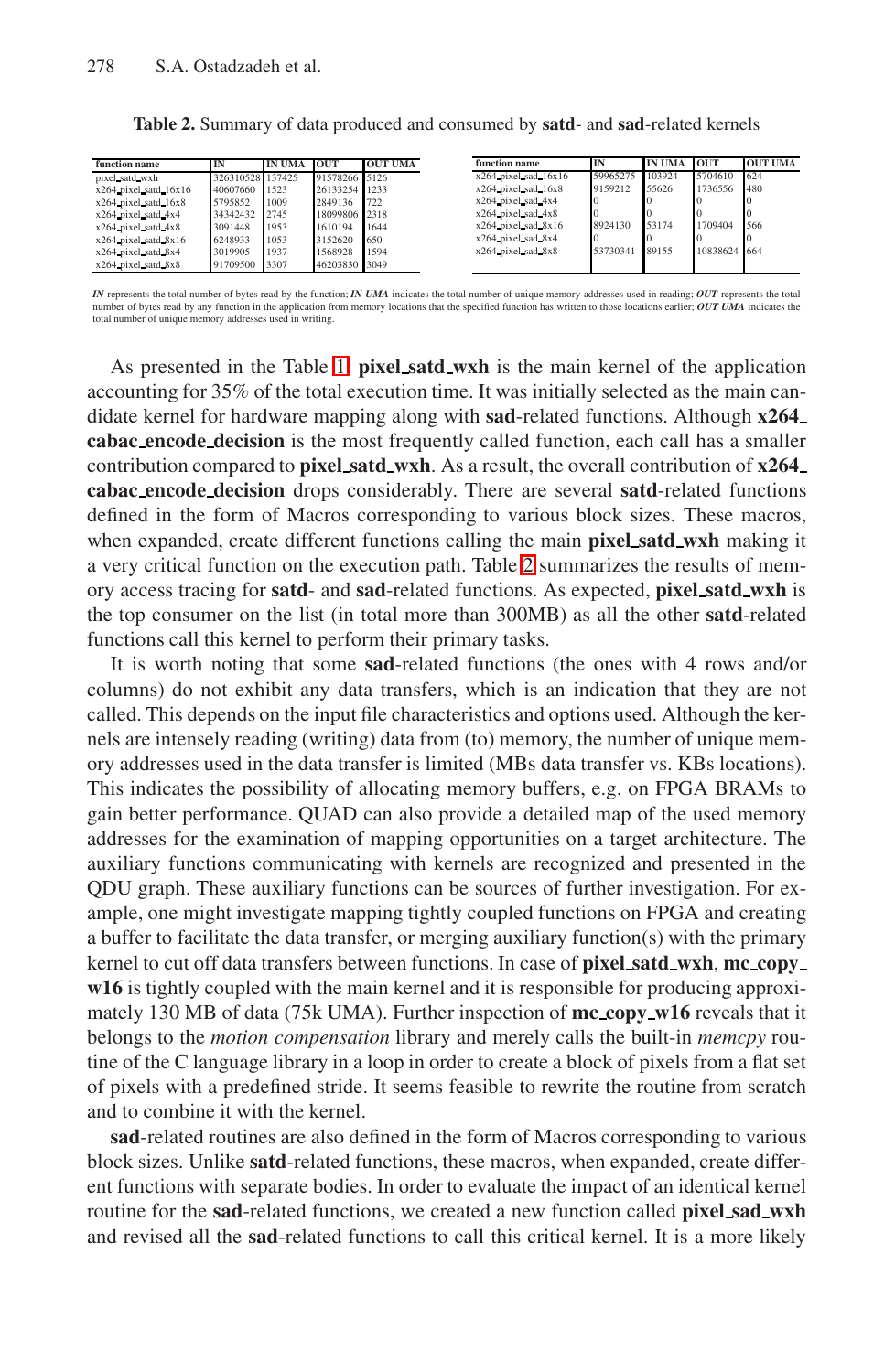| function name                   |       | % time self seconds calls |           |                | rank $\%$ time(+OUAD) self seconds rank(+OUAD) |        |    |
|---------------------------------|-------|---------------------------|-----------|----------------|------------------------------------------------|--------|----|
| pixel sad wxh                   | 33.45 | 0.5                       | 2646060   |                | 22.94                                          | 546.53 |    |
| pixel satd wxh                  | 24.32 | 0.36                      | 1361024   |                | 7.61                                           | 181.18 |    |
| x264_frame_filter               | 8.11  | 0.12                      | 2700      |                | 9.96                                           | 237.21 |    |
| get ref                         | 7.43  | 0.11                      | 1165182   | $\overline{4}$ | 7.49                                           | 178.41 |    |
| motion compensation chroma 5.41 |       | 0.08                      | 442213    |                | 3.25                                           | 77.53  |    |
| block residual write cabac      | 4.73  | 0.07                      | 400643    | 6              | 2.64                                           | 62.96  |    |
| x264_cabac_encode_decision      | 2.03  | 0.03                      | 108080848 |                | 14.62                                          | 348.32 |    |
| x264_macroblock_cache_load 2.03 |       | 0.03                      | 29700     | 9              | 1.49                                           | 35.39  | 12 |
| x264 cabac encode bypass        | 1.35  | 0.02                      | 2234007   | 10             | 4.84                                           | 115.29 |    |

<span id="page-10-0"></span>**Table 3.** Flat profile for the revised *x264* (non-instrumented and QUAD-instrumented binaries)

<span id="page-10-1"></span>**Table 4.** Data produced/consumed by **pixel satd wxh** & **sad**-related functions in the revised *x264*

| function name                 | IN               | IN UMA OUT |                | <b>OUT UMA</b> |
|-------------------------------|------------------|------------|----------------|----------------|
| pixel sad wxh                 | 816414788 245781 |            | 100154164 2976 |                |
| pixel satd wxh                | 326389008 137389 |            | 91580364       | 5108           |
| x264 pixel sad 16x16 16169821 |                  | 885        | 7275066        | 614            |
| x264 pixel_sad_16x8 4588984   |                  | 793        | 2122520        | 510            |
| x264 pixel sad 8x16 4480742   |                  | 843        | 2066828        | 552            |
| $x264$ pixel sad $8x8$        | 39174841         | 1011       | 17382666       | 732            |

candidate for implementation on FPGA devices. Table [3](#page-10-0) depicts part of the flat profile for *x264* after the introduction of the new **pixel sad wxh** kernel. **pixel sad wxh** now gets the dominant position with the contribution of about 33.5% to the whole application's execution time. Note that it is also called nearly double of the times compared to the second dominant kernel, **pixel satd wxh**. The *gprof* flat profile of the QUADinstrumented binary is also provided. The considerable increase in the self-seconds contribution of each kernel is due to the overhead introduced by the QUAD instrumentation code routines. However, the ranking provided in this respect is somehow more representative of real execution time regarding the data communication between functions via non-local memory. It is due to the fact that we do not take into consideration stack-region memory accesses and only upon detection of a non-local memory access, a time-consuming routine to parse the trace trie is called.

Table [4](#page-10-1) summarizes the results of memory access tracing for **pixel satd wxh** and **sad**-related kernels in the revised version of *x264*. As expected, the communication load of **pixel sad wxh** dominates the former main kernel **pixel satd wxh**. However, there is a substantial increase in the total amount of bytes consumed by this new kernel (about 800MB) compared to the collective number of bytes consumed by the **sad**-related functions in the original version. This is due to the fact that the **sad**-related functions have to pass extra arguments to the new kernel. The new kernel uses the extra information to distinguish between different **sad**-related functions. The number of bytes consumed in **pixel sad wxh** can be further reduced by a revision of the code to minimize this overload. The total number of bytes produced and consumed beside the unique memory addresses used inside individual **sad**-related functions are significantly reduced since the load is shifted to the new **pixel sad wxh** kernel.

Including the local memory accesses in the tracing would also reveal notable observations. By including stack region accesses, **pixel satd wxh** becomes the dominant kernel once again (22.15% of the whole contribution). This indicates that if there is no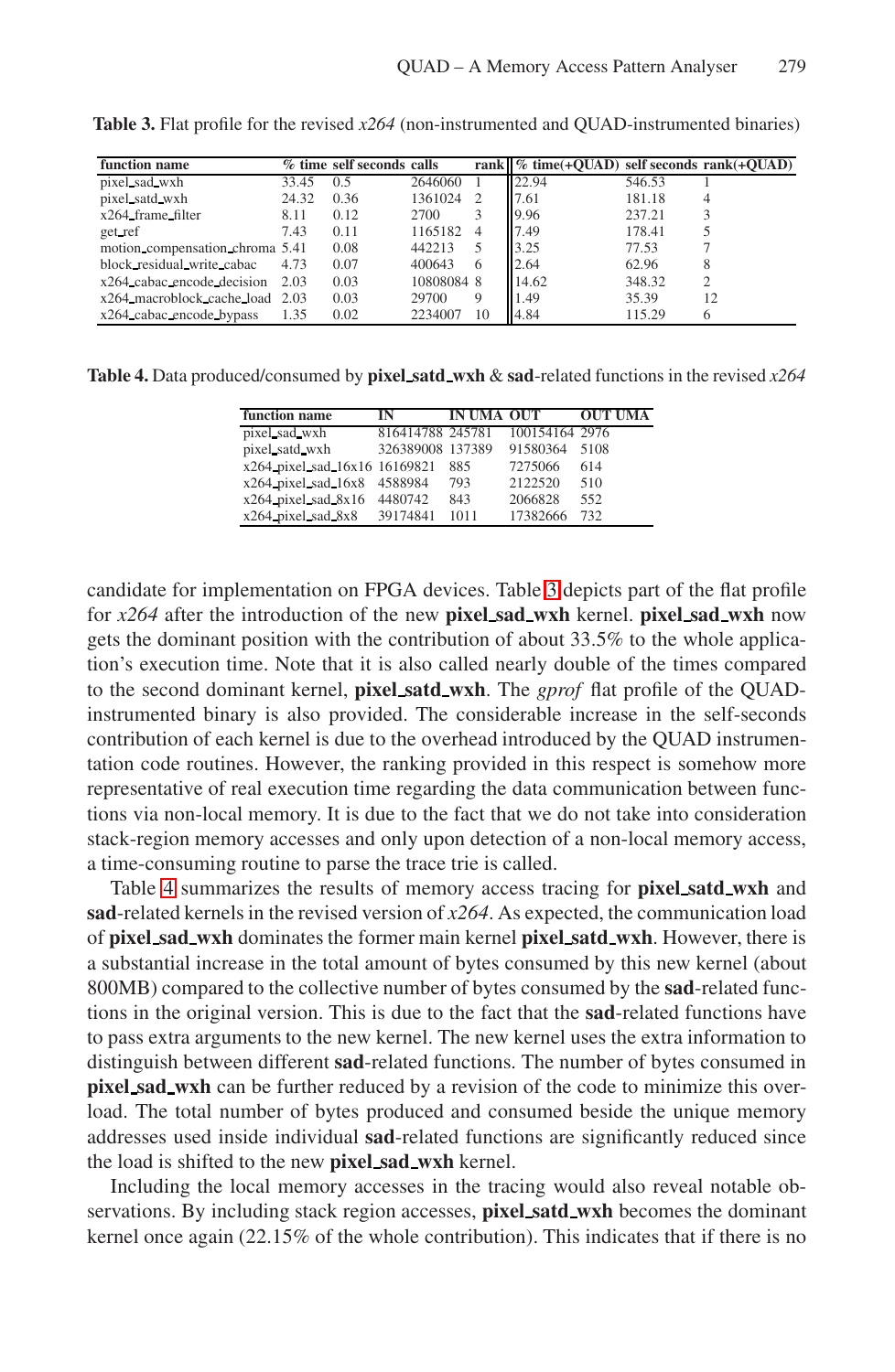intention to map the local temporary memory into the hardware and fetching data from external memory is expensive, there is a high probability that mapping **pixel satd wxh** onto hardware is preferable compared to **pixel sad wxh**.

## **6 Conclusions**

The gap between processors and memory performance will be a major challenge for the optimization of memory-bound applications on hybrid reconfigurable systems. This demands the development of utility tools to help users in tuning applications for maximal performance gain of these systems. In this paper, we have presented QUAD, a tool that provides a comprehensive quantitative analysis of the memory access patterns of an application. QUAD can be employed in detecting coarse-grained parallelism opportunities as well as providing information about the memory requirements of an application. The information is particularly useful in buffer size estimation for local memory reallocation to store data in case of mapping kernels onto reconfigurable devices that initially cause memory bandwidth problems. QUAD has been tested on a real *x264* benchmarking application and a detailed discussion was presented based on the extracted statistics. In the future work, we are planning to utilize the information provided by the tool for task clustering in heterogeneous reconfigurable systems.

## **References**

- <span id="page-11-0"></span>1. Kwok, T.O., Kwok, Y.K.: On the design, control, and use of a reconfigurable heterogeneous multi-core system-on-a-chip. In: Proc. of PDP, pp. 1–11 (2008)
- <span id="page-11-1"></span>2. Kempf, T., Karuri, K., Wallentowitz, S., Ascheid, G., Leupers, R., Meyr, H.: A sw performance estimation framework for early system-level-design using fine-grained instrumentation. In: Proc. of DATE, pp. 468–473 (2006)
- <span id="page-11-2"></span>3. Yan, R., Goldstein, S.C.: Mobile memory: Improving memory locality in very large reconfigurable fabrics. In: Proc. of FCCM, pp. 195–204 (2002)
- <span id="page-11-3"></span>4. Hauck, S., Dehon, A.: Reconfigurable Computing: The Theory and Practice of FPGA-Based Computation (Systems on Silicon). Morgan Kaufmann, San Francisco (2007)
- <span id="page-11-4"></span>5. Graham, S.L., Kessler, P.B., Mckusick, M.K.: Gprof: A call graph execution profiler. SIG-PLAN Not. 17(6), 120–126 (1982)
- <span id="page-11-5"></span>6. Giusto, P., Martin, G., Harcourt, E.: Reliable estimation of execution time of embedded software. In: Proc. of DATE, pp. 580–589 (2001)
- <span id="page-11-6"></span>7. Bammi, J.R., Kruijtzer, W., Lavagno, L., Harcourt, E., Lazarescu, M.T.: Software performance estimation strategies in a system-level design tool. In: Proc. of CODES, pp. 82–86 (2000)
- <span id="page-11-7"></span>8. Ravasi, M., Mattavelli, M.: High-level algorithmic complexity evaluation for system design. J. Syst. Archit. 48(13-15), 403–427 (2003)
- <span id="page-11-8"></span>9. Martonosi, M., Gupta, A., Anderson, T.: Memspy: analyzing memory system bottlenecks in programs. In: Proc. of Sigmetrics/Performance, pp. 1–12 (1992)
- <span id="page-11-9"></span>10. Venkataramani, G., Doudalis, I., Solihin, Y., Prvulovic, M.: Memtracker: An accelerator for memory debugging and monitoring. ACM Trans. Archit. Code Optim. 6(2), 1–33 (2009)
- <span id="page-11-10"></span>11. Choudhury, A.N.M.I., Potter, K.C., Parker, S.G.: Interactive visualization for memory reference traces. Comput. Graph. Forum 27(3), 815–822 (2008)